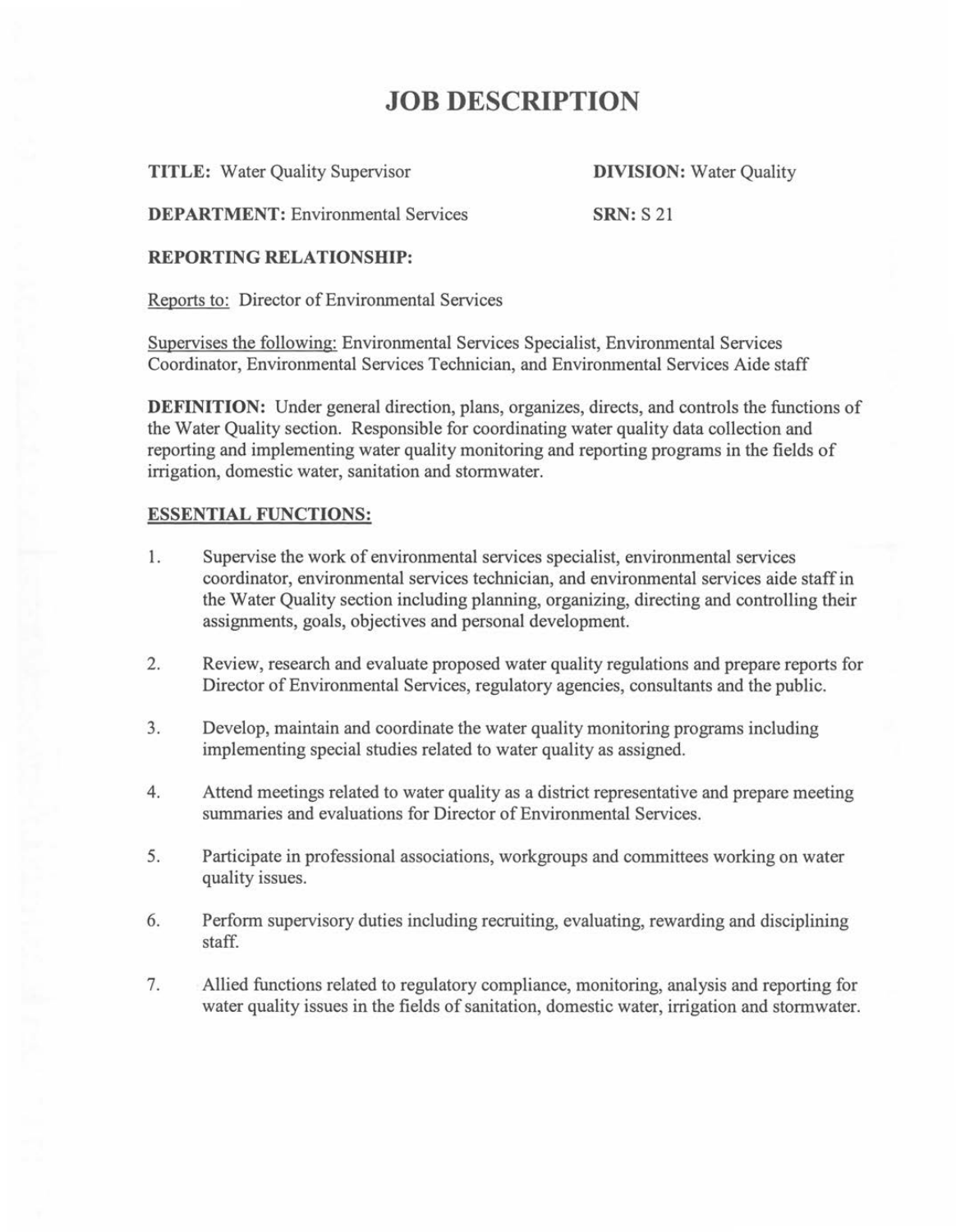# **JOB DESCRIPTION**

Water Quality Supervisor Page 2

## **MINIMUM QUALIFICATIONS:**

License or Certificate: Valid Vehicle Operator's License issued by the state Department of Motor Vehicles. Department of Motor Vehicles driving record may influence employment or classification.

Experience: Any combination of training and experience, which would likely provide the required knowledge and abilities, is qualifying. A typical way would be to have five years of experience as an environmental services specialist and two years of experience in increasingly responsible positions, including duties related to supervision, working with water quality, laboratory and regulatory issues in an irrigation, domestic water, sanitation and stormwater or similar environment.

Education: A Bachelor of Science Degree in Engineering, Environmental Science, Chemistry, Biology or a related field from an accredited college or university is required.

#### Knowledge of:

- District rules and regulations.  $\sim$
- Location of district facilities and how these facilities operate within systems.
- Methods of collecting, preserving and documenting water quality samples.
- Methods of stream flow measurements and water level monitoring.  $-$
- Computer program concepts, spreadsheets and databases as they relate to data  $\overline{a}$ management, record keeping, data evaluations and reports.
- General knowledge of the processes involved with irrigation, domestic water, sanitation  $\equiv$ and stormwater engineering.
- Principles of chemistry and chemical safety related to water quality testing.  $\overline{\phantom{a}}$
- Principles of statistics related to data summaries and evaluations.  $\sim$
- Water quality standards, permits and environmental regulations related to the fields of irrigation, domestic water, sanitation and stormwater.
- Environmental regulations such as the Clean Water Act, the Clean Air Act and the Safe  $\overline{a}$ Drinking Water Act.
- California laws and regulations pertaining to public drinking water systems and sewage  $\overline{\phantom{a}}$ collection, treatment, reuse and disposal.
- Laboratory analytical methods, instruments and procedures used for water quality testing in the fields of irrigation, domestic water, sanitation and stormwater.
- Principles of supervision and training.